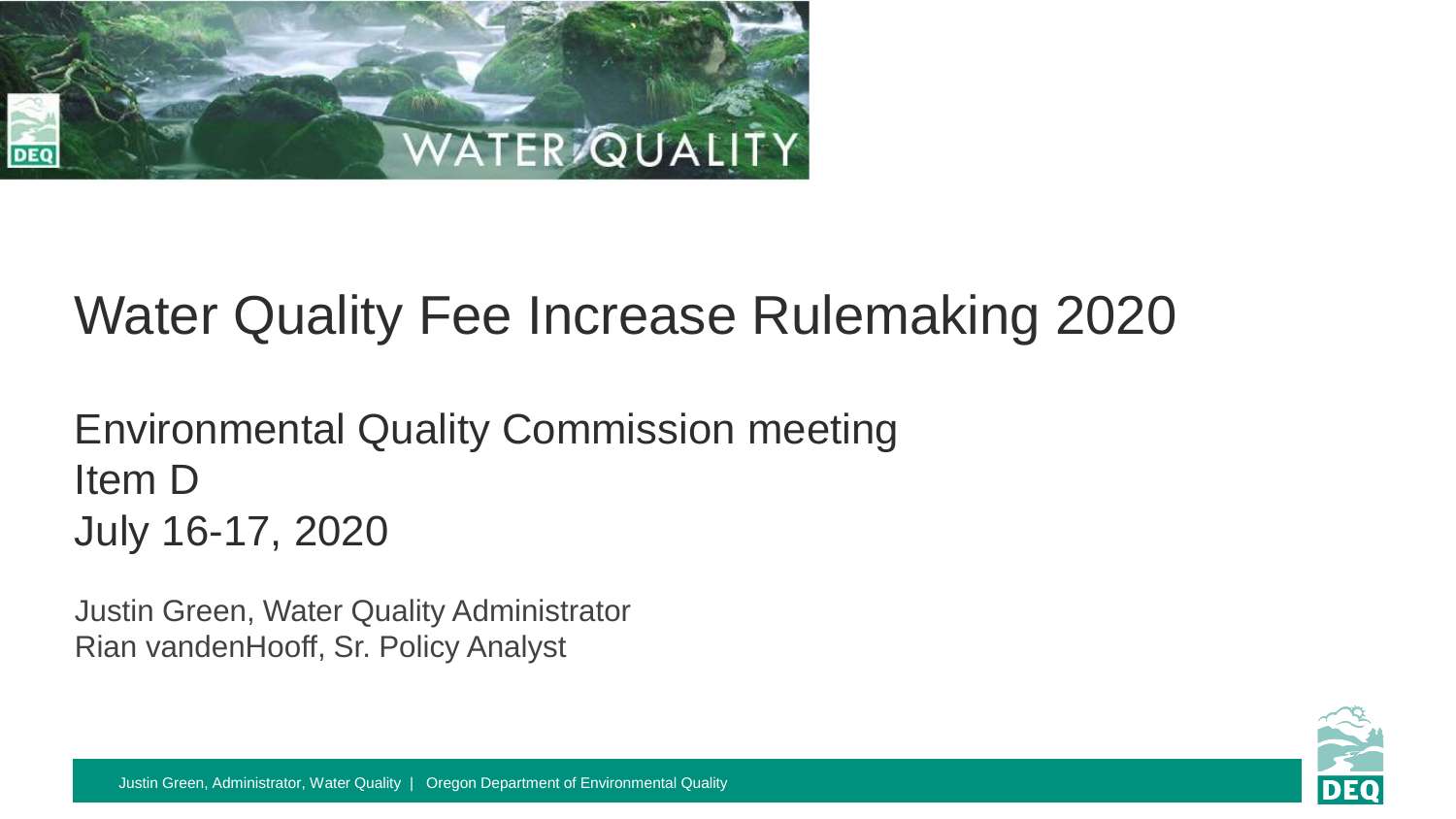## **Outline**

1. Permitting Program improvements and workload analysis

2. Legislative background and 2019-21 budget development

3. Fee implementation to support new investments

### 4. DEQ recommendation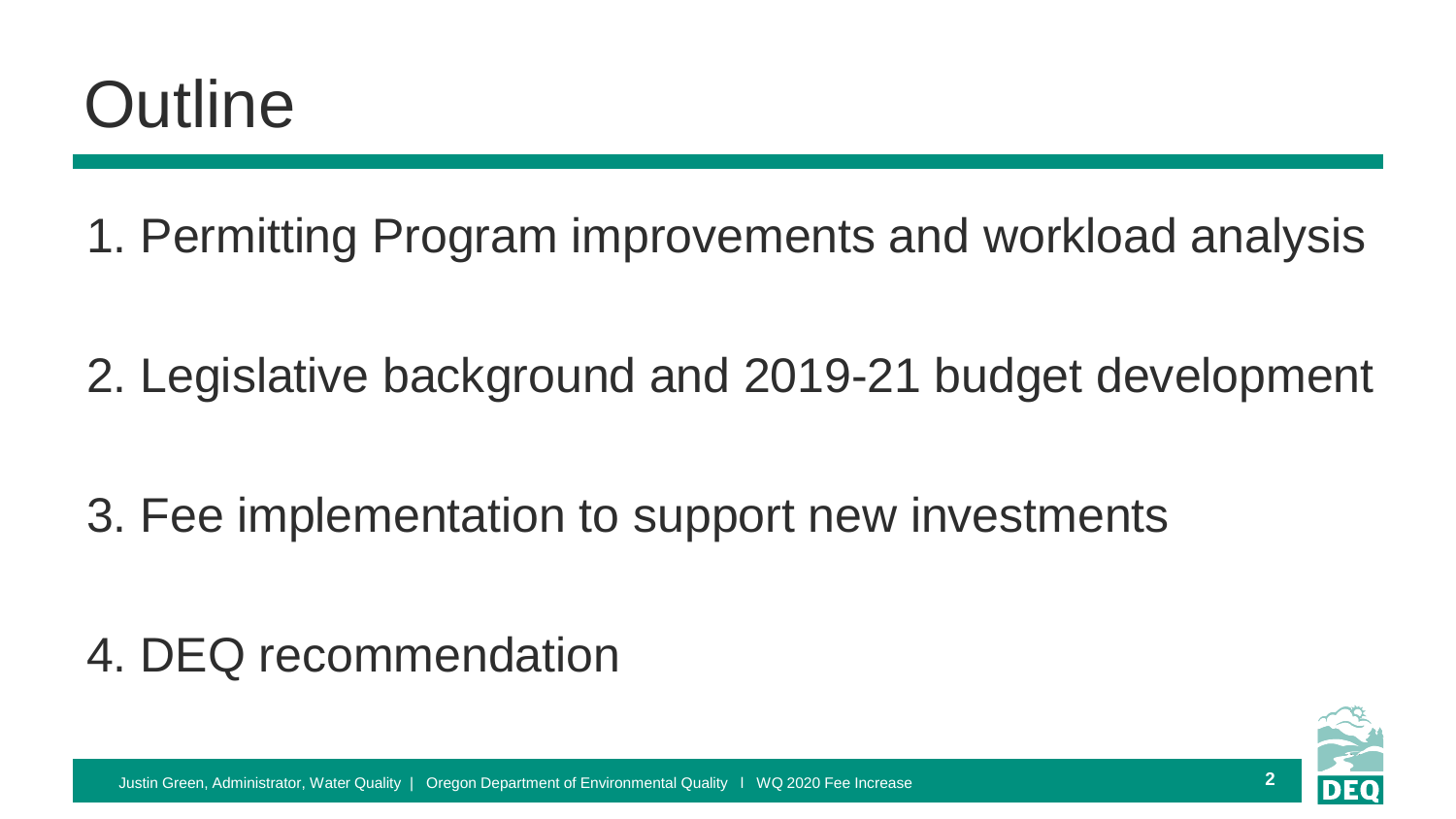### WQ Permitting Program *the Path Forward*

- Multiple WQ sub-program areas have been affected by increasingly complex permits that challenge permit development and renewal
- The WQ program has successfully implemented initial recommendations identified by independent consultants, and requires additional resources to sustain progress.
- New resources will improve a range of services that provide benefits to the regulated community, public health, and the environment.
- 2018 workload analysis identified resource deficiencies for a wide range of permitting program activity areas.
- To achieve and sustain objectives of reducing backlogs, full implementation of all recommendations is necessary.

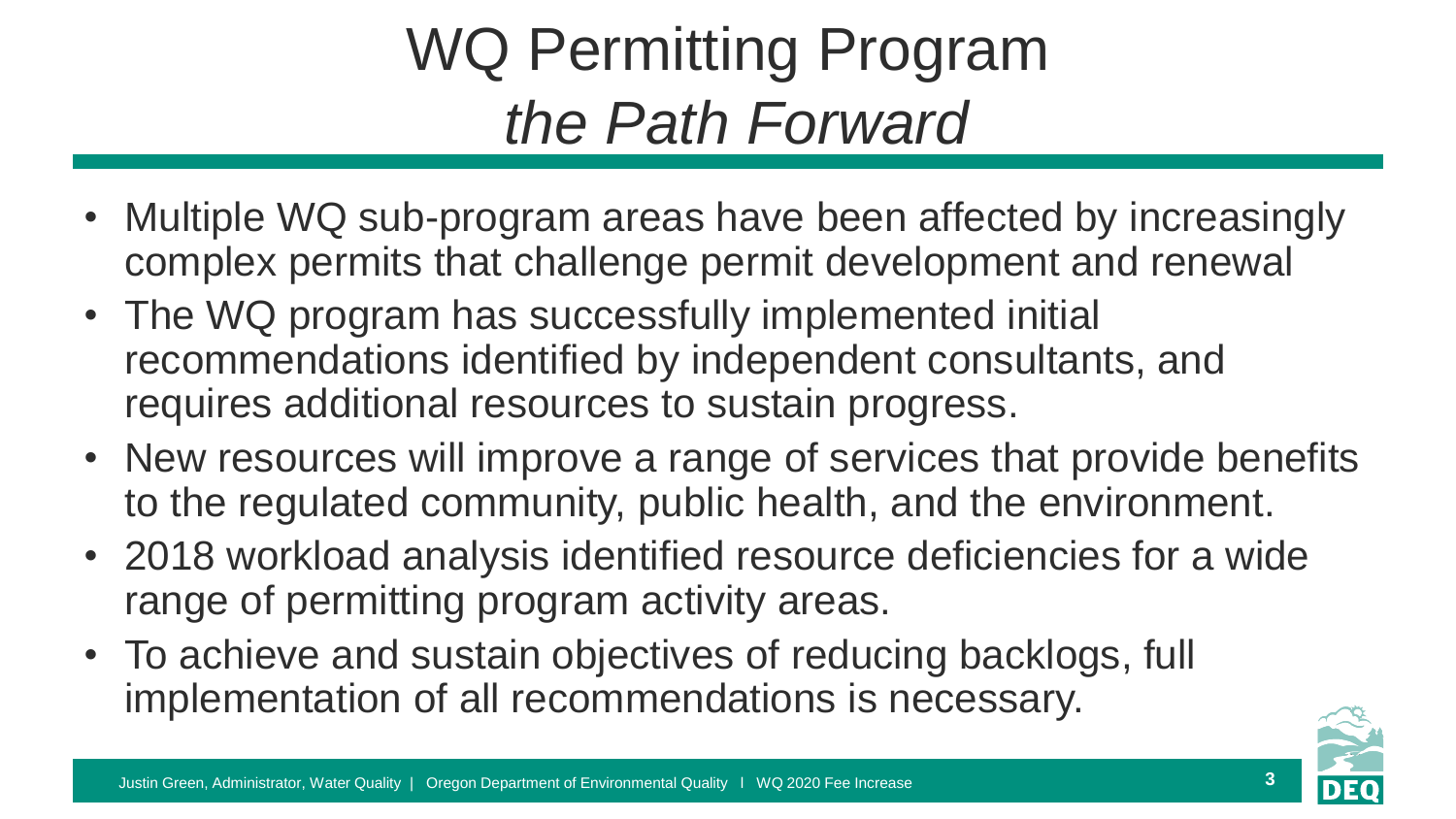### WQ Permitting Program **Benefits**

- Updated environmental standards
	- Permittees will have more protective regulatory standards
- Ability for permittees to update facilities
	- An administratively continued permit does not allow facilities to upgrade its operations and treatment
- Level playing field
	- Similar facilities in the same geographical area will have comparable monitoring and permitting requirements
- Importance of TMDLs
	- Permits cannot be renewed and new dischargers cannot be permitted in impaired water bodies that do not have a TMDL

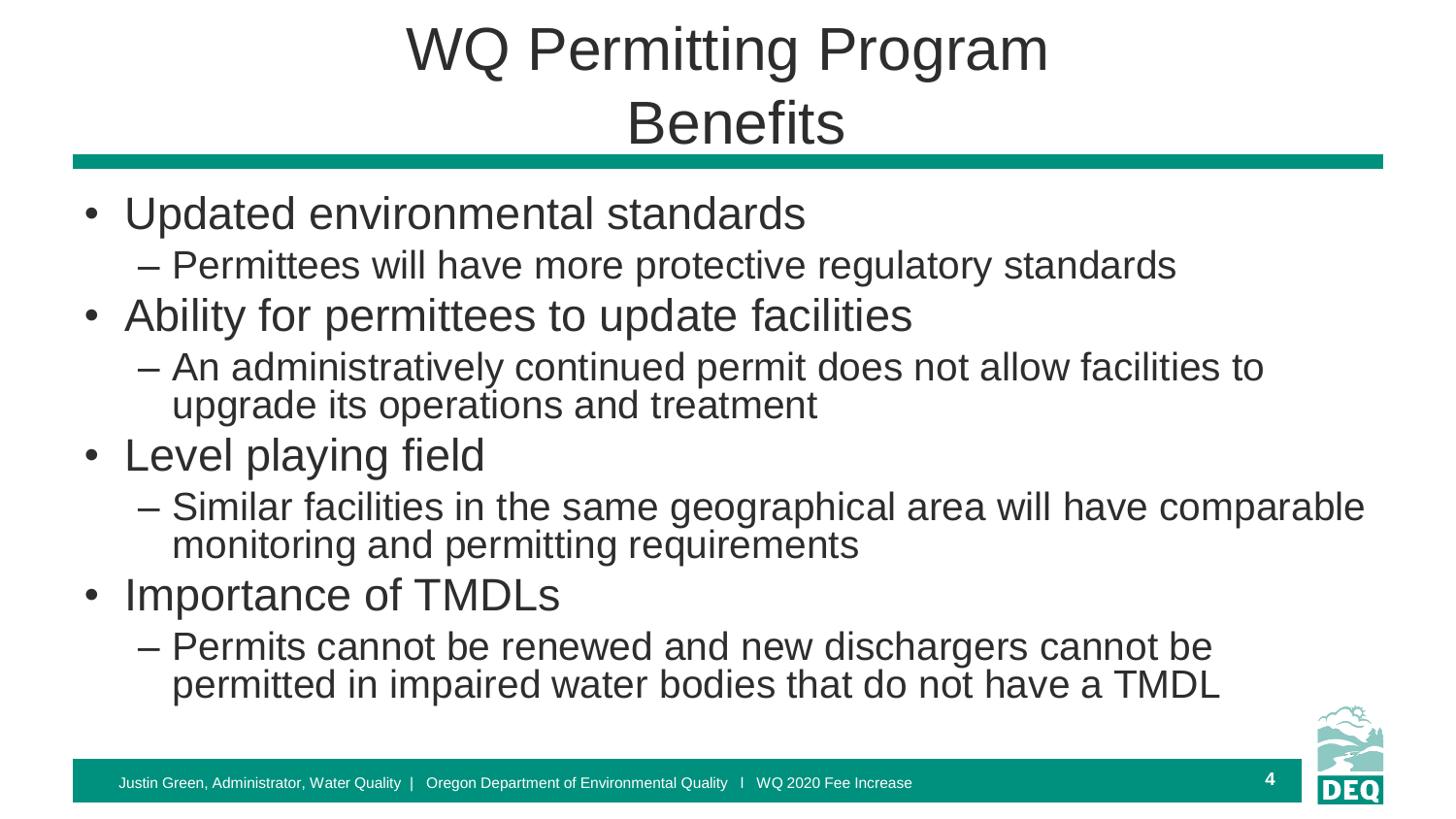### WQ Permitting Program *the Path Forward*

#### Individual NPDES Permits



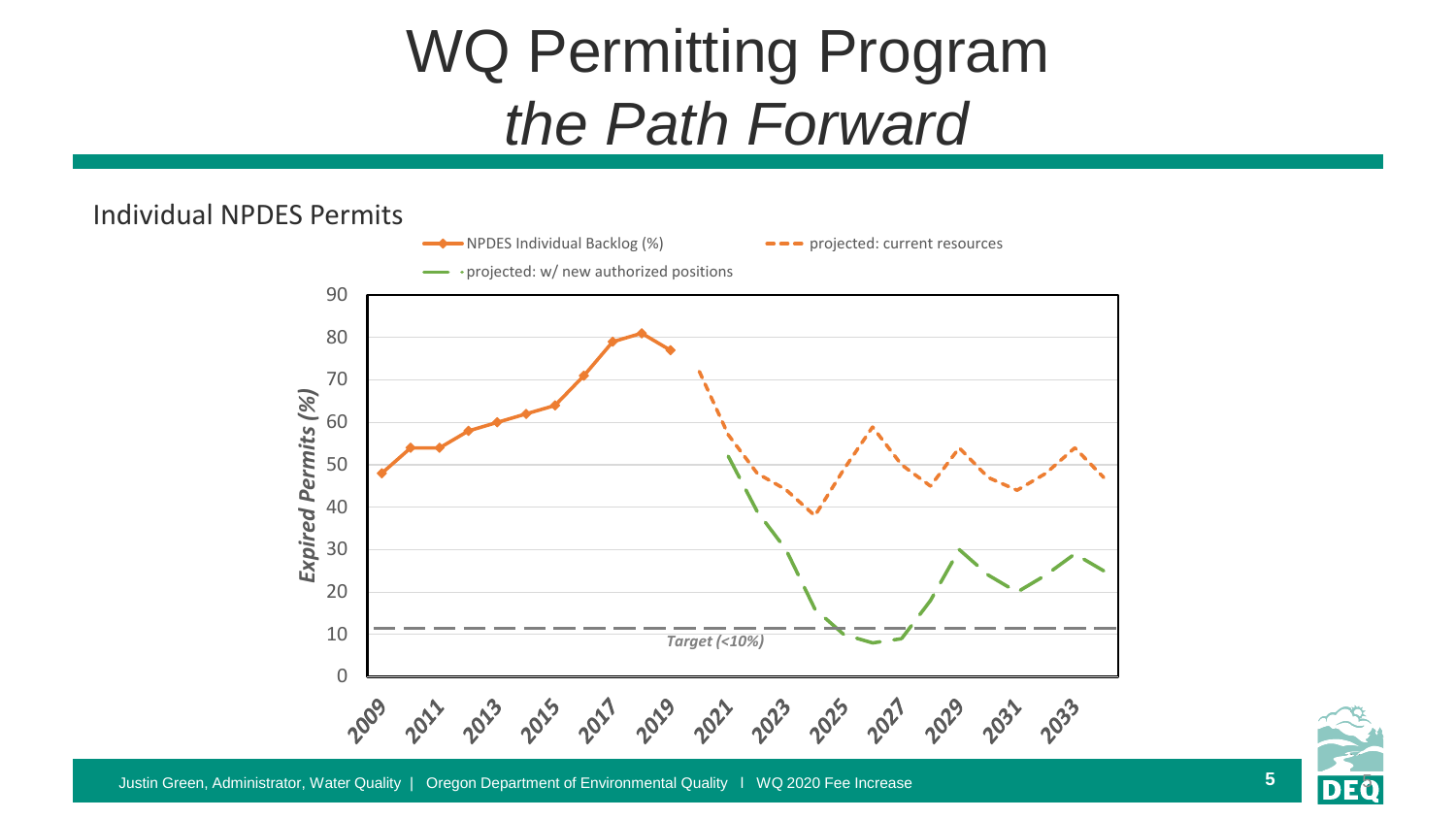# 2019-21 Budget Development

### **Agency Request Budget**

• 59 new WQ positions (12 Policy Option Packages)

### **Governors Recommended Budget**

• 27 new permitting positions (POP 127)

### **2019 Legislative Outcomes**

- Collaborative development of modified Policy Option Packages
- 23 new positions across multiple POPs/ subprogram areas

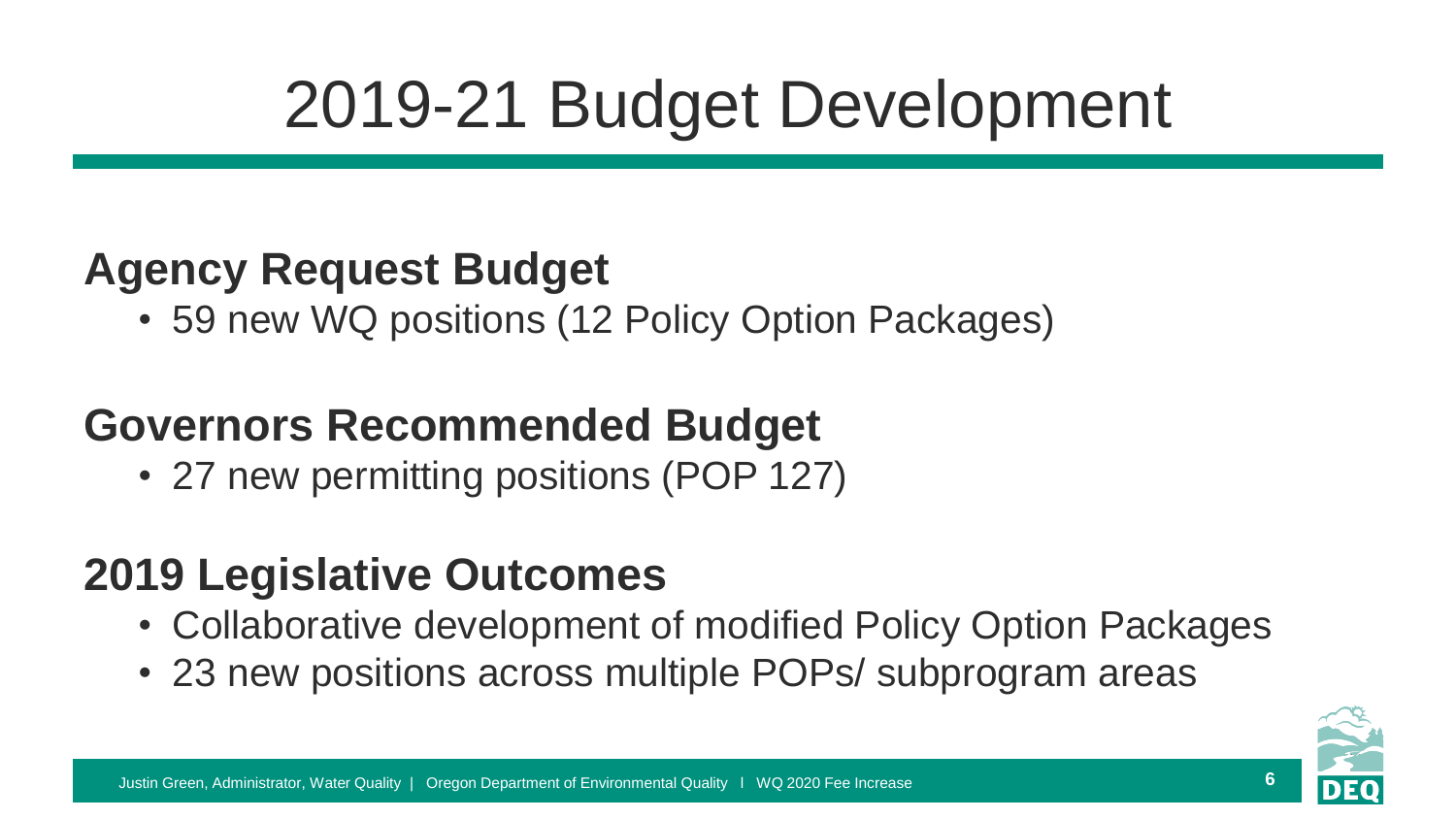# 2019-21 Legislatively Approved Budget

### **Policy Option Packages 122 and 127**

- *11 new split-funded positions that will support enhanced:*
	- Individual Permit Development
	- General Permit Development
	- Standards Variance Development
	- Alternative Compliance Strategies Coordination
	- Compliance Assurance and Facility Inspections
	- Data Management, IT Support and Systems Improvements

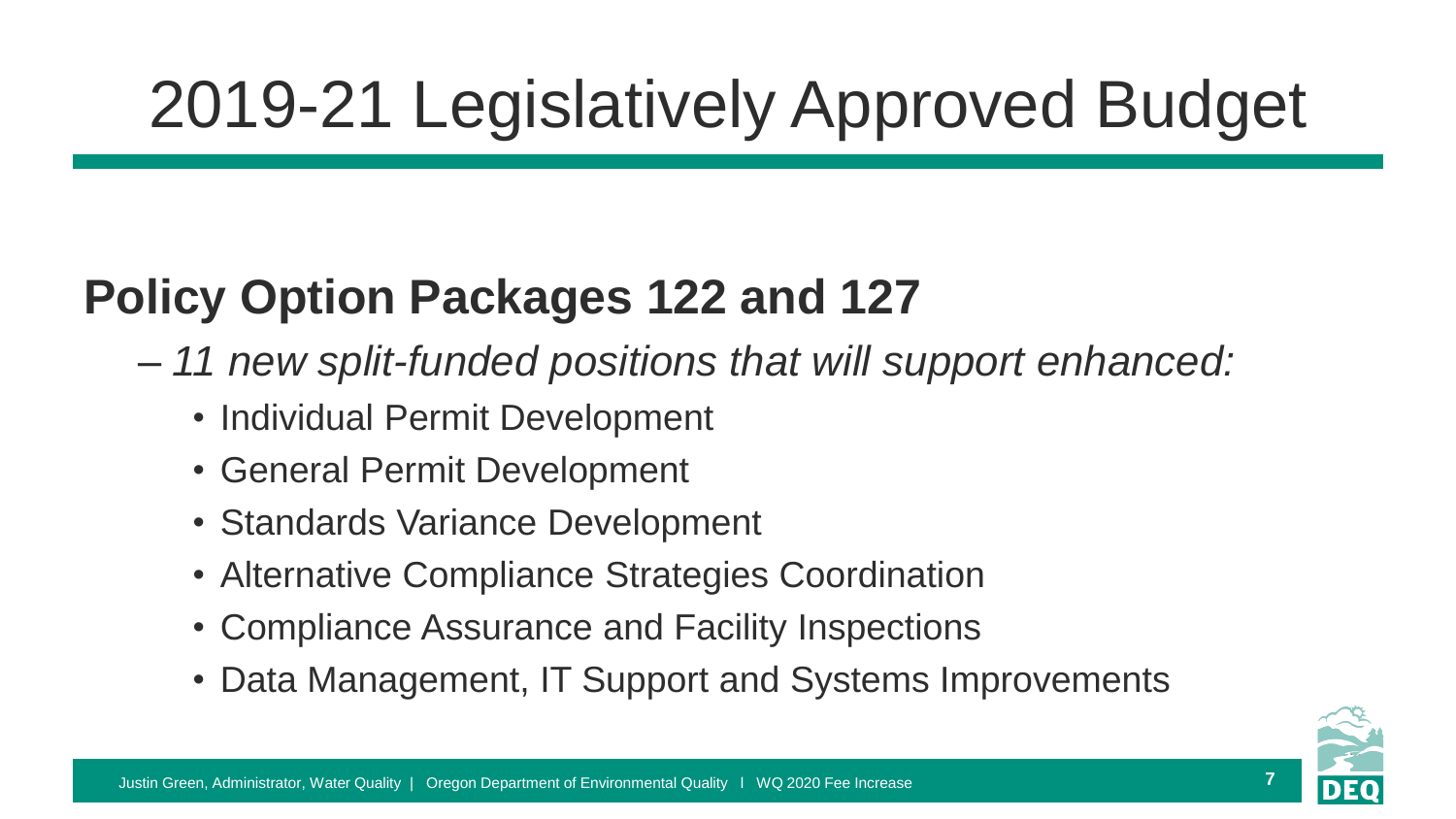# WQ Permitting - Fees

### Permitting program

#### **Permit Categories:**

- Individual permits (NPDES and WPCF)
- General permits (NPDES and WPCF)

#### **Permitted Types:**

- Domestic wastewater (NPDES and WPCF)
- Domestic onsite (WPCF)
- Industrial wastewater (NPDES and WPCF)
- Stormwater (NPDES and WPCF)

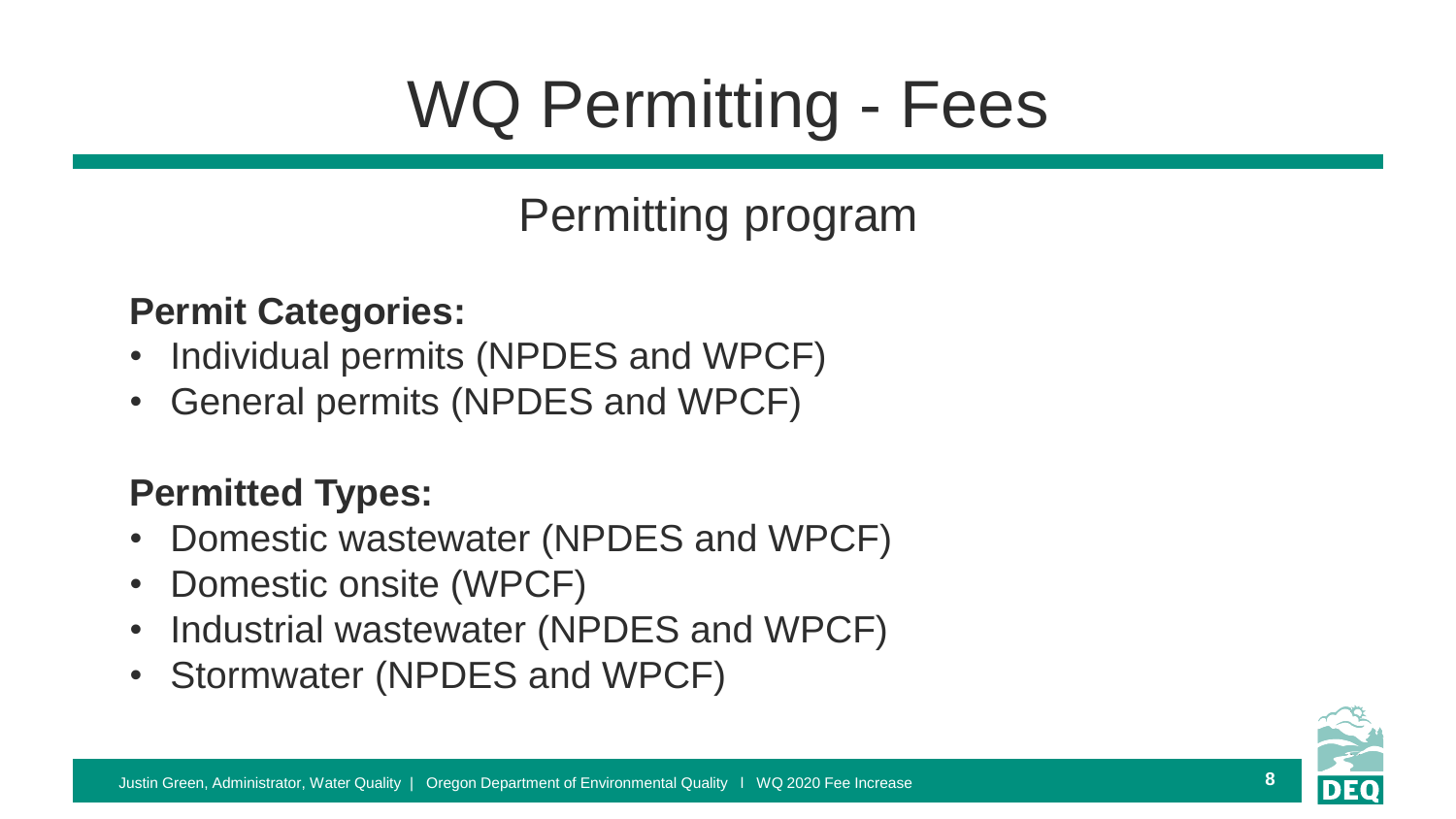# WQ Permitting - Budget

**Budget Scenario Comparison (Base vs. 3% increase)**  July 1, 2020 Effective date of last fee increase: Oct. 2019 EQC adopted fee changes: Sept. 2019

| <b>Funding Source</b>                                               | 2017-2019 Legislatively Adopted<br><b>Budget</b> |     | 2019-2021 Legislatively Adopted<br>Budget (excluding POPs <sup>1</sup> ) |     |
|---------------------------------------------------------------------|--------------------------------------------------|-----|--------------------------------------------------------------------------|-----|
| <b>Program costs covered</b><br>by fees                             | \$12,782,995                                     | 58% | \$14,254,336                                                             | 59% |
| <b>Program costs covered by</b><br><b>General and Lottery Funds</b> | \$7,671,236                                      | 35% | \$8,229,707                                                              | 34% |
| <b>Program costs covered by</b><br><b>Federal Funding</b>           | \$1,609,781                                      | 7%  | \$1,716,369                                                              | 7%  |

These numbers have passed Department of Administrative Services' audit, and include packages 000 through 070, and adjustments made by the legislature in DEQ's budget bill (package 801) and the end-of-session bill (package 810).

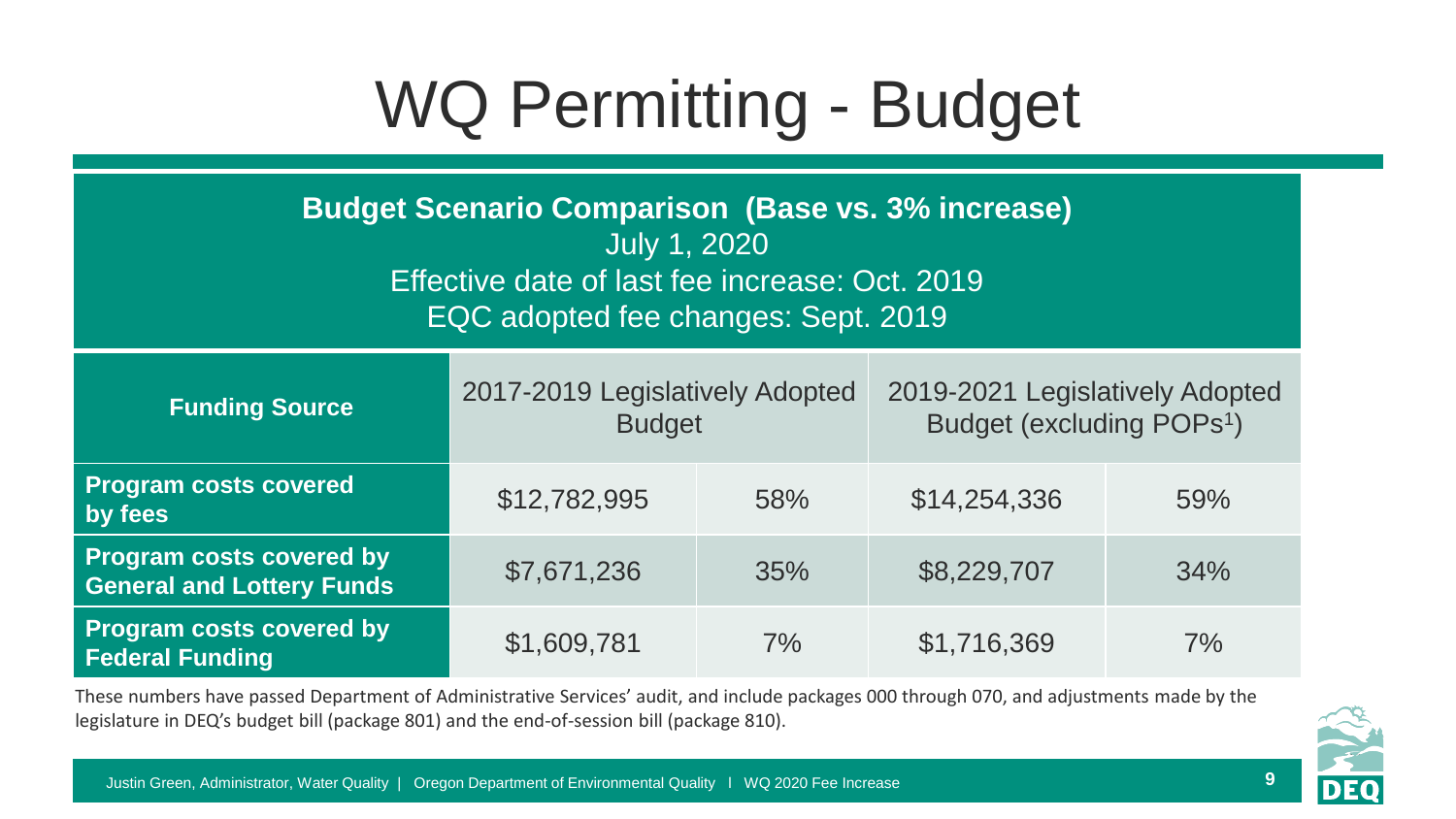## WQ Permitting - Budget

**Proposed Budget Scenario, July 1, 2020 (Includes 3% and 18% increases)**  Effective date of last fee increase: Oct. 2019 EQC adopted fee changes: Sept. 2019

| <b>Funding Source</b>                                                  | 2019-2021 Legislatively<br><b>Adopted Budget</b><br>(excluding POPs <sup>1</sup> ) | 2019-2021<br><b>Legislatively Adopted</b><br><b>Budget (POPs only)</b> | Total 2019-21 Legislatively<br><b>Adopted Budget</b> |     |
|------------------------------------------------------------------------|------------------------------------------------------------------------------------|------------------------------------------------------------------------|------------------------------------------------------|-----|
| <b>Program costs covered</b><br>by fees                                | \$14,254,336                                                                       | \$1,329,378                                                            | \$15,583,714                                         | 58% |
| <b>Program costs covered</b><br>by General and Lottery<br><b>Funds</b> | \$8,229,707                                                                        | \$1,334,828                                                            | \$9,564,535                                          | 36% |
| <b>Program costs covered</b><br>by Federal Funding                     | \$1,716,369                                                                        | \$0                                                                    | \$1,716,369                                          | 6%  |

These numbers have passed Department of Administrative Services' audit, and include packages 000 through 070, and adjustments the legislature made in DEQ's budget bill (package 801) and the end-of-session bill (package 810).

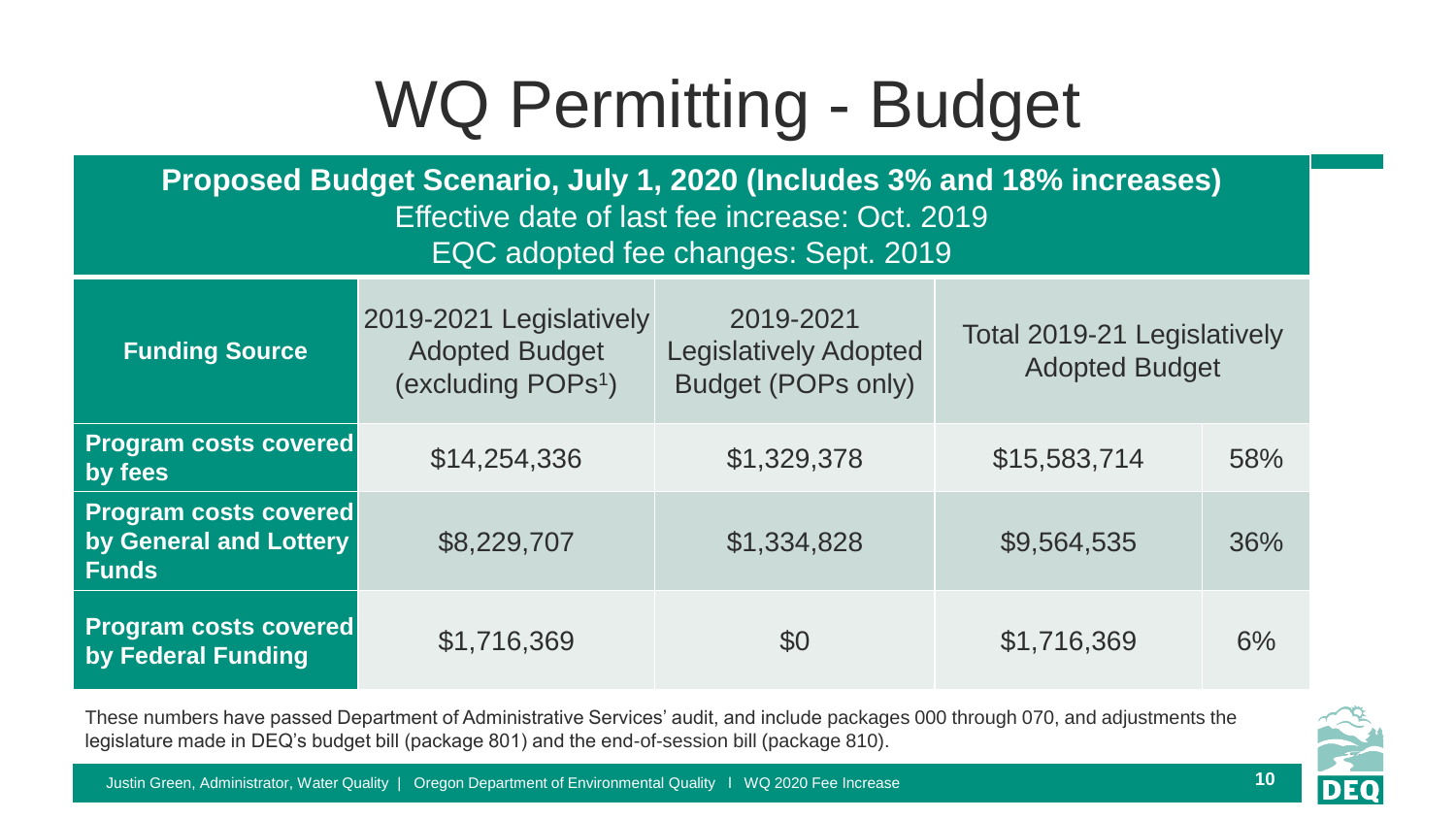# WQ Permitting - Budget

### Budget by major cost category

Wastewater Permitting Budget\* Legislatively Adopted Budget for 2019-21 excluding program enhancements





Justin Green, Administrator, Water Quality | Oregon Department of Environmental Quality l WQ 2020 Fee Increase **11**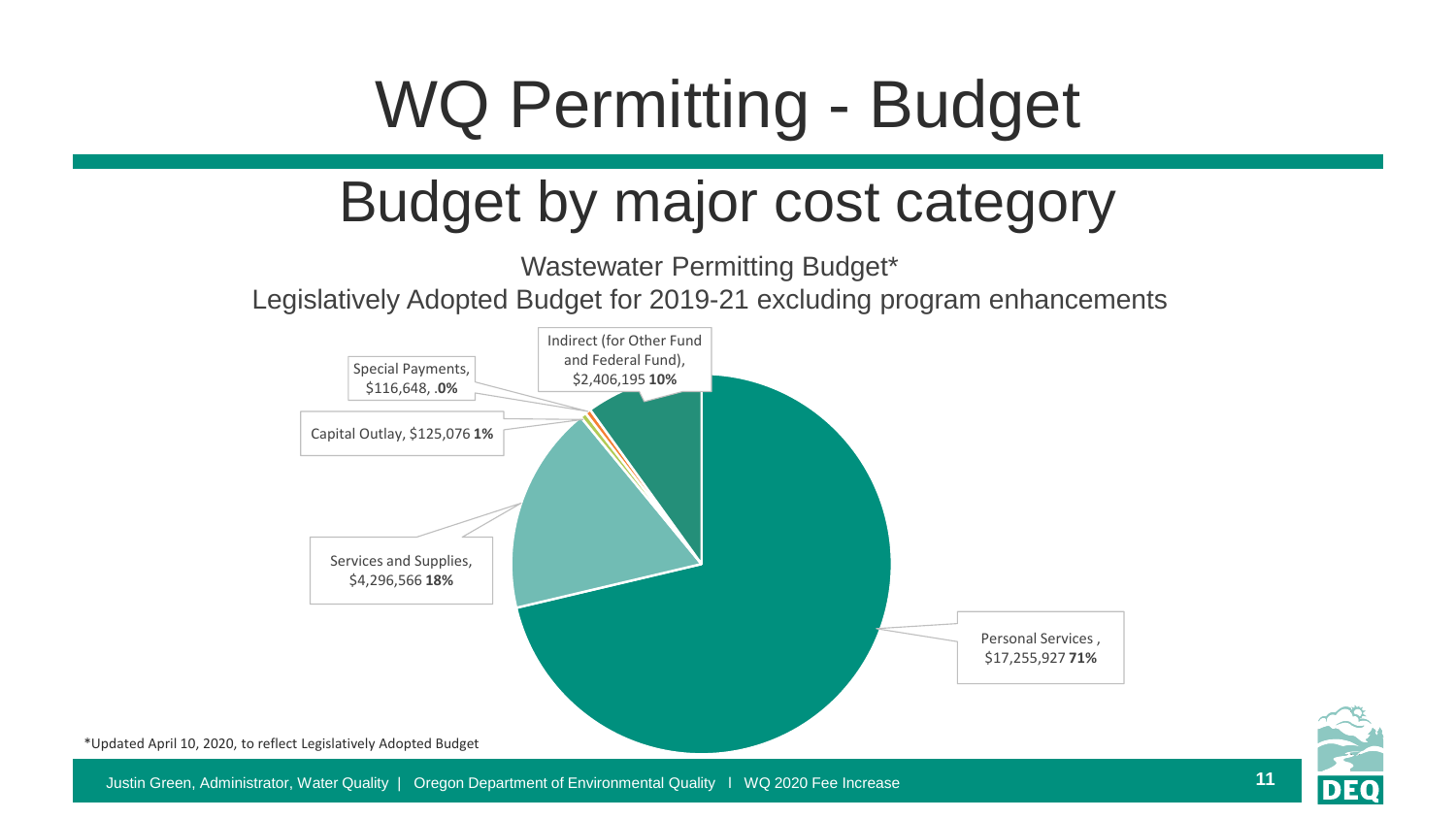## WQ Fee Implementation

### Overview of Option One

- 21% increase, effective August 2020, on most water quality permit fees. Comprised of:
	- 3% increase for annual service cost increases (ORS 468B.051).
	- 18% increase to support program enhancements authorized in 2019-21 Legislatively Approved Budget.
- The annual MS4 permit fees are excluded from the 18% increase, but not the 3% fee increase

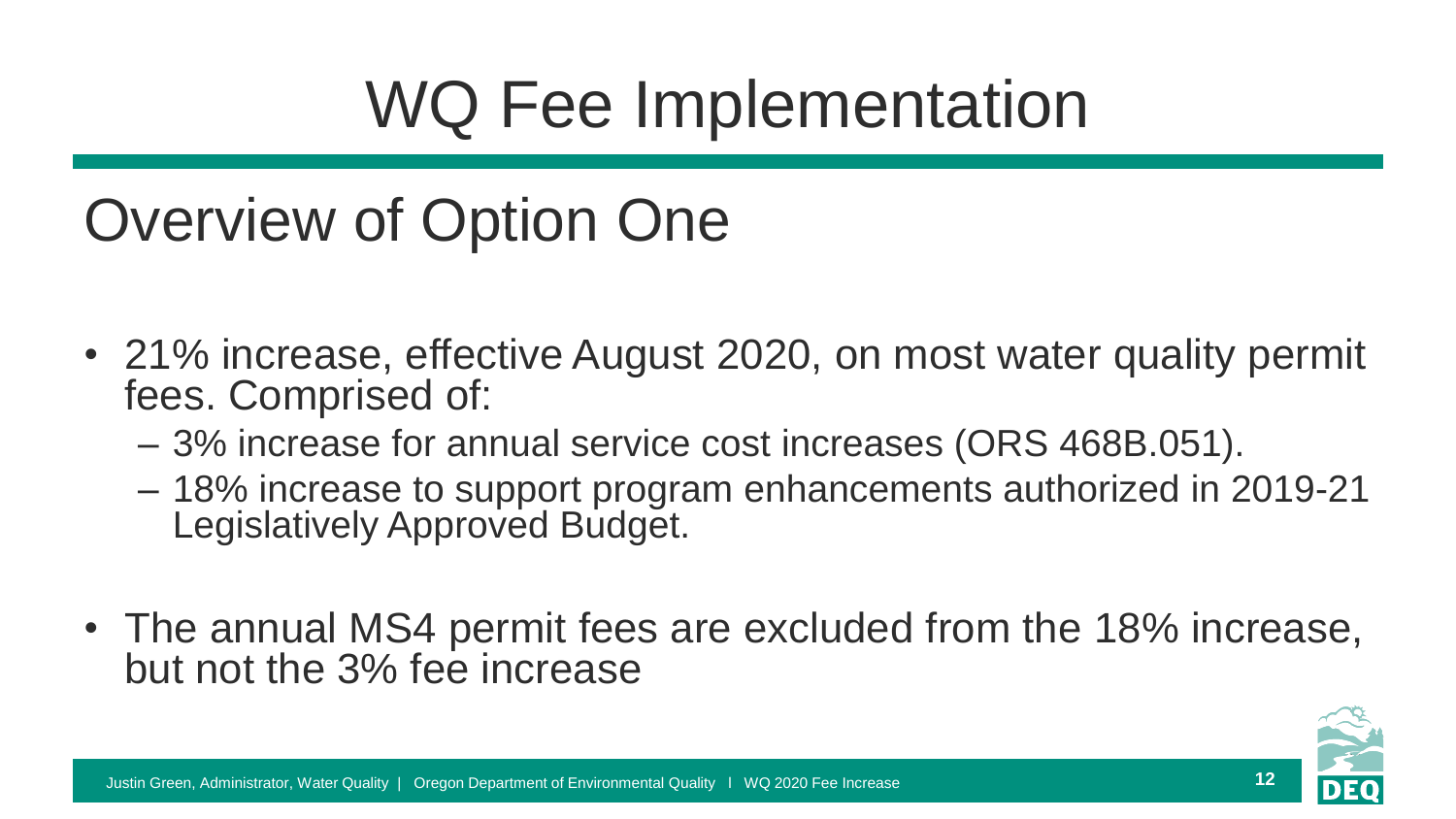# WQ Fee Implementation

### Overview of Option Two (modification of draft rule)

- Step 1
	- 13% increase effective August 2020, on most water quality permit fees. Comprised of:
		- 3% increase for annual service cost increases (ORS 468B.051)
		- 10% increase to support a portion of program enhancements authorized in 2019-21 Legislative Approved Budget
- Step 2
	- Effective July 2021, reminder of fee increase (~8%) necessary to support program enhancements authorized in 2019-21 Legislatively Approved Budget
- The annual MS4 fees are excluded from all increases except the 3% fee increase

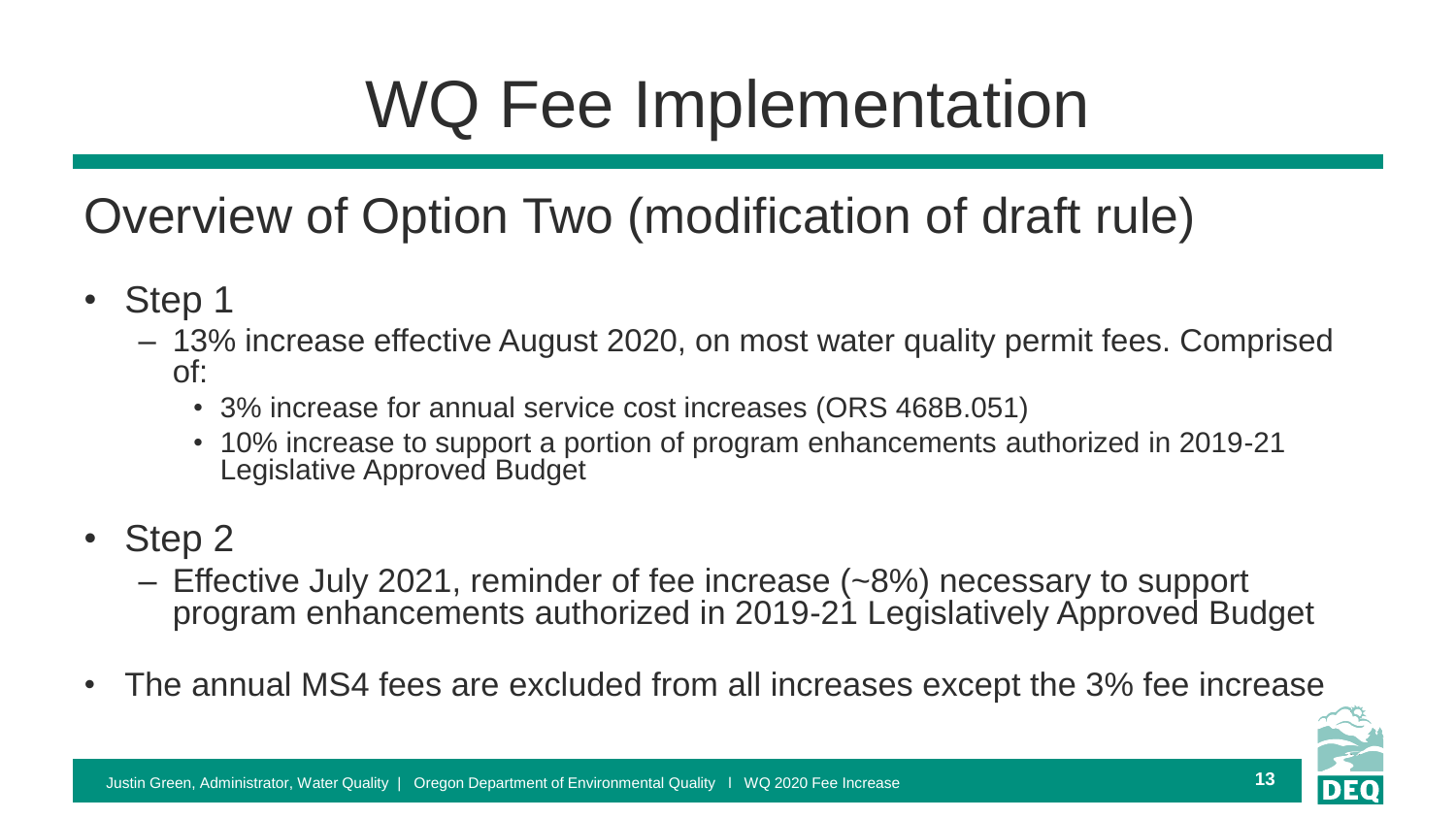### WQ Annual Permits *Fee Relief for Economic Hardships*

Regulations Pertaining to NPDES and WPCF Permit Annual Fees

- Director authority to modify payment due date (deferral) – Installment Plans
- EQC authority to reduce or suspend payments

Rule: OAR 340-045-0070(c)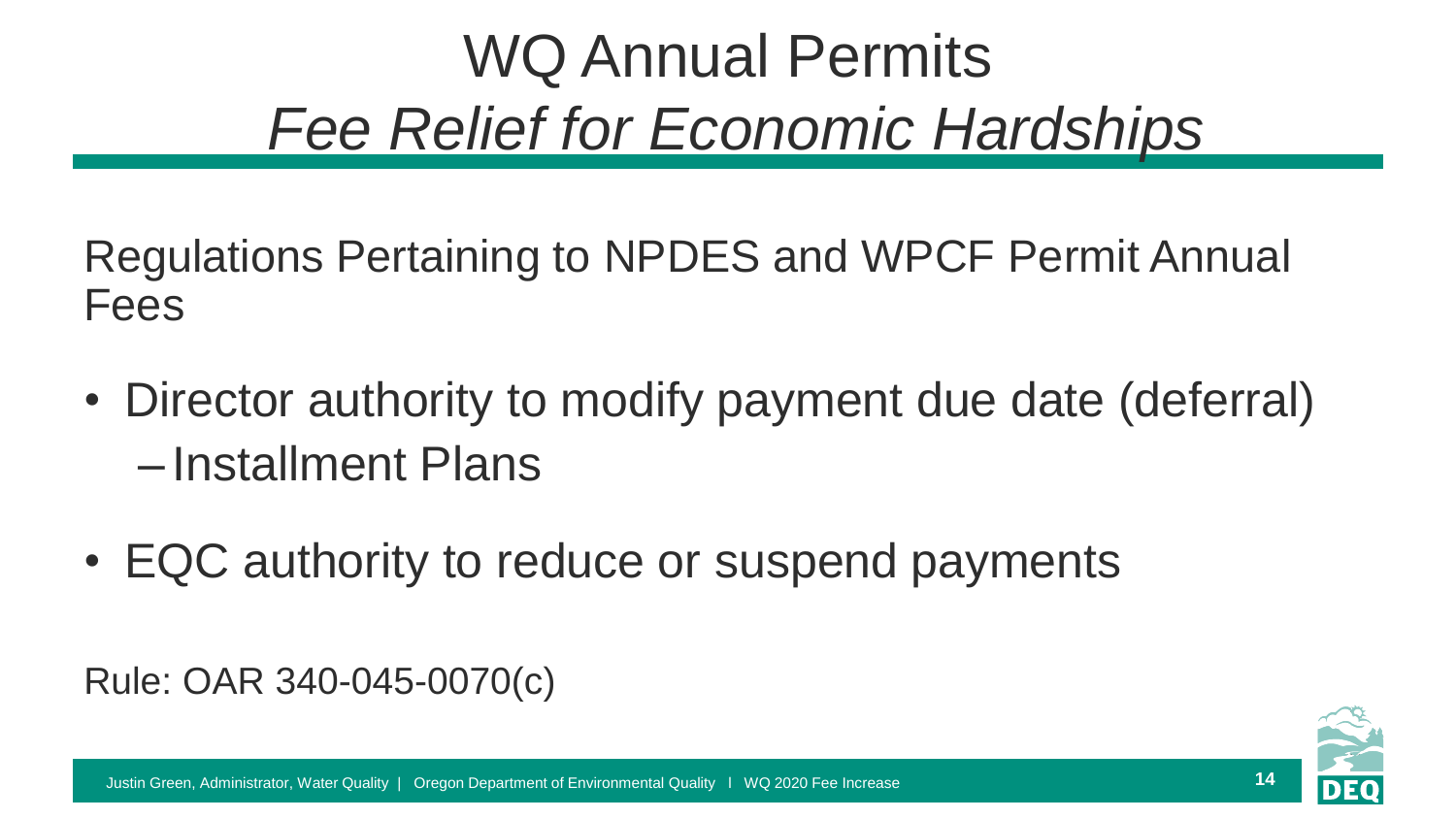## Fee Implementation Options – Summary

|                 | <b>Impact to Permittees</b>                                                                                                                                                                                                                                                                                                                                                 | <b>Impact to DEQ</b>                                                                                                                                                                                                                  |
|-----------------|-----------------------------------------------------------------------------------------------------------------------------------------------------------------------------------------------------------------------------------------------------------------------------------------------------------------------------------------------------------------------------|---------------------------------------------------------------------------------------------------------------------------------------------------------------------------------------------------------------------------------------|
| <b>Option 1</b> | Fee increase of up to 21% effective<br>$\bullet$<br>upon adoption August 2020<br>Full implementation of WQ permitting<br>$\bullet$<br>program improvements authorized by<br>the 2019-21 Legislatively Approved<br>Budget.                                                                                                                                                   | 3% reduction of fee revenue to support<br>program in FY 2021– commensurate<br>budget reductions will be required.<br>DEQ hires all 11 newly authorized<br>positions within 2019-21 biennium -<br>with minor delay to LAB hiring plan. |
| <b>Option 2</b> | Initial fee increase of up to 13%<br>$\bullet$<br>effective upon adoption August 2020<br>Second phase of fee increase (~8%)<br>$\bullet$<br>effective July 2021<br>Partial implementation of anticipated<br>$\bullet$<br>improvements within 2019-21 biennium.<br>DEQ capacity for some technical<br>$\bullet$<br>assistance and other customer services<br>may be reduced. | • 10% reduction of fee revenue to<br>support program in FY 2021 $-$<br>commensurate budget reductions will<br>be required.<br>DEQ hires 7 of 11 newly authorized<br>positions; 4 positions delayed by at<br>least one year.           |

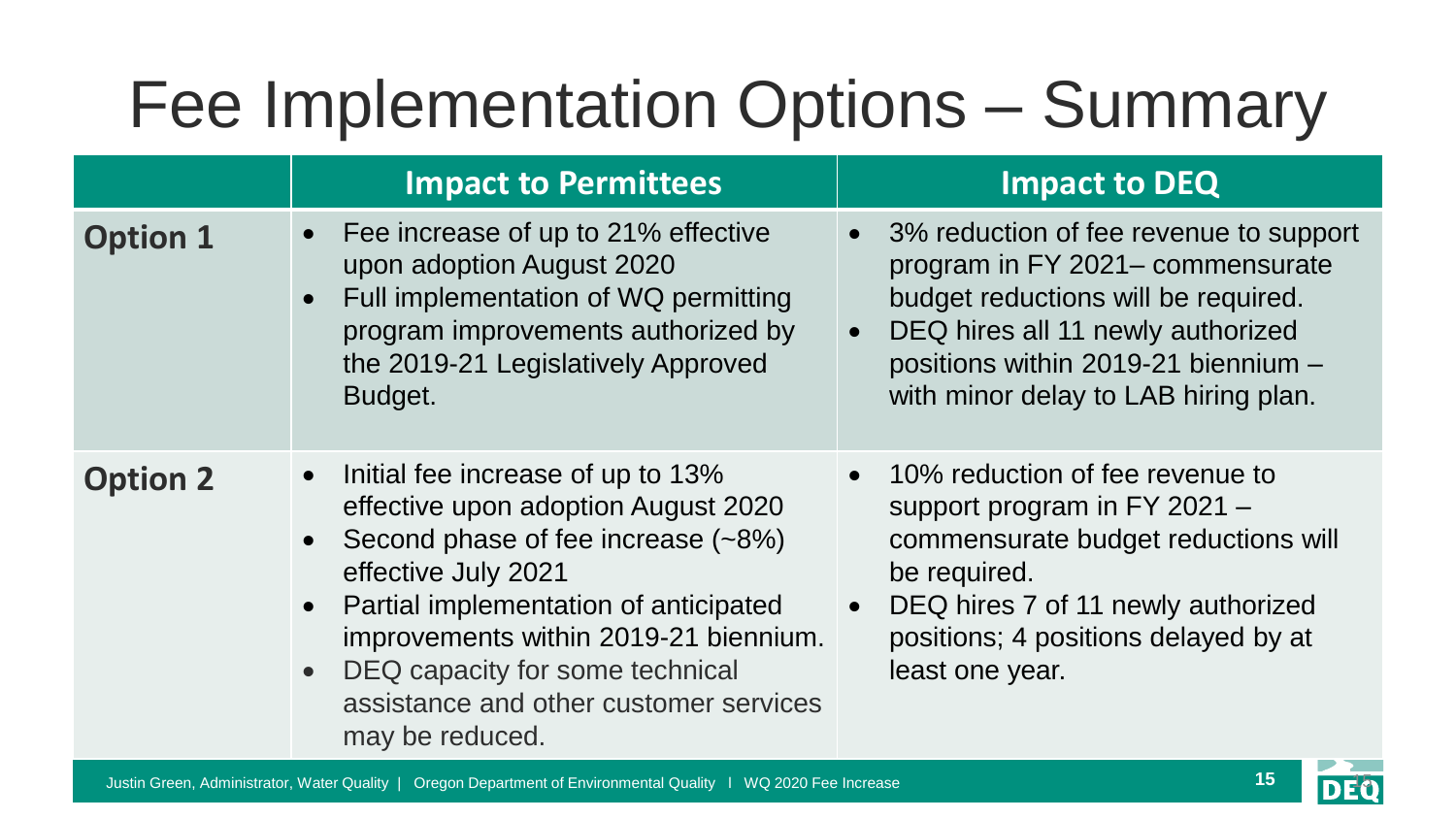## WQ Fee Implementation - Examples

| <b>WQ Fee Type Examples (Annual):</b>                                           | <b>Current</b><br>Amt. | Post 21% increase<br>Amt. | \$ Increase |
|---------------------------------------------------------------------------------|------------------------|---------------------------|-------------|
| Domestic NPDES Individual - Ba<br>$5 \text{ mod } 5$ Flow $< 10 \text{ mod } 5$ | \$16,712               | \$20,222                  | \$3,510     |
| Domestic NPDES Individual - Da<br>$Flow < 1$ mgd                                | \$2,415                | \$2,922                   | \$507       |
| Large Onsite Septic WPCF;<br>$2,501 - 20,000$ gpd                               | \$940                  | \$1,137                   | \$197       |
| Underground Injection Control -<br><b>Individual WPCF</b>                       | \$2,904                | \$3,514                   | \$610       |
| Sawmill, Log Storage - NPDES Individual<br>Tier II B19                          | \$3,793                | \$4,590                   | \$797       |
| <b>Construction Stormwater - GP 1200C</b>                                       | \$1,112                | \$1,346                   | \$234       |
| Seafood Processor - GP 900J                                                     | \$632                  | \$765                     | \$133       |

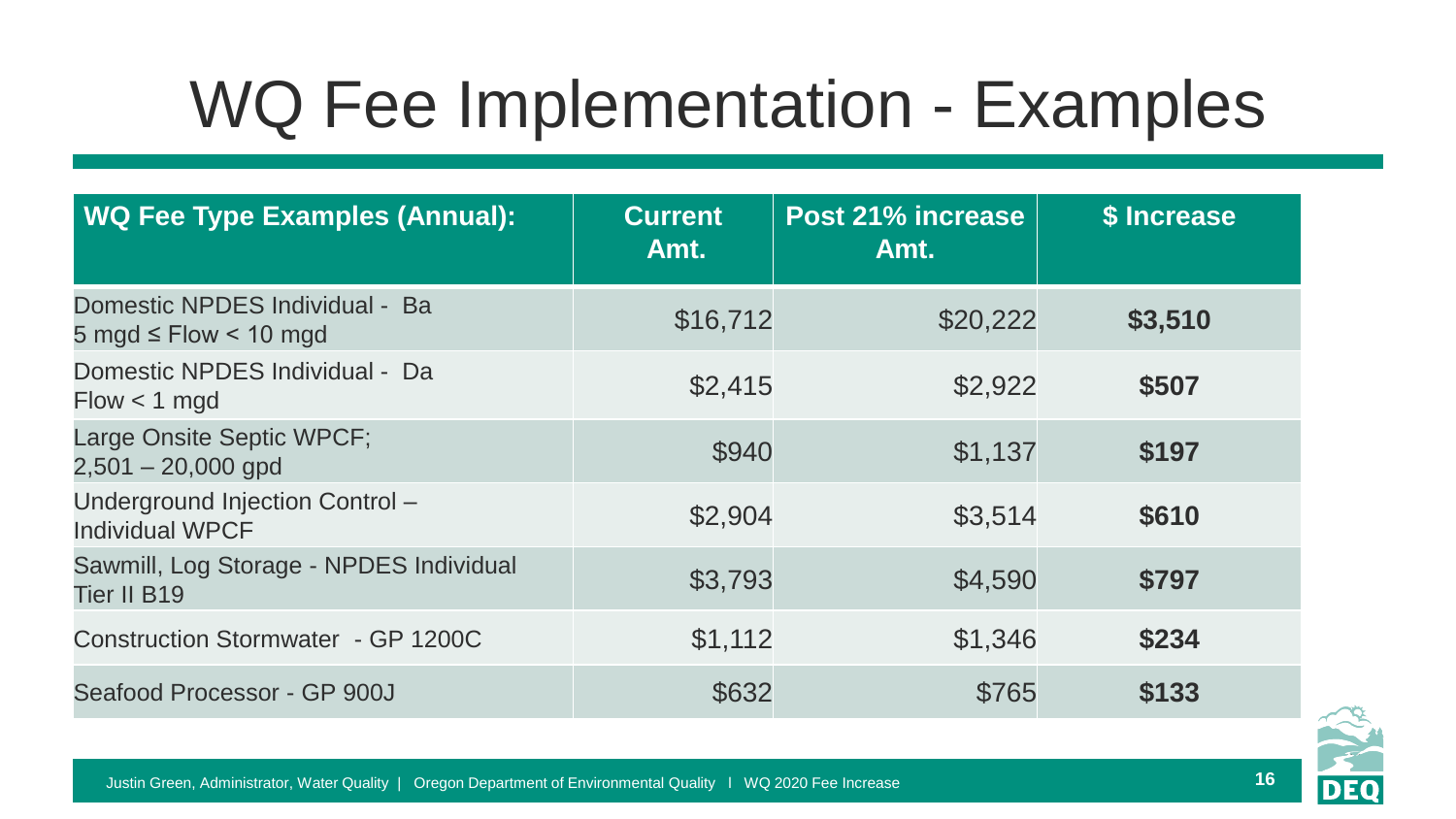## WQ Fee Implementation - Options

#### Median Annual WQ Permit Fee Invoice:





**17**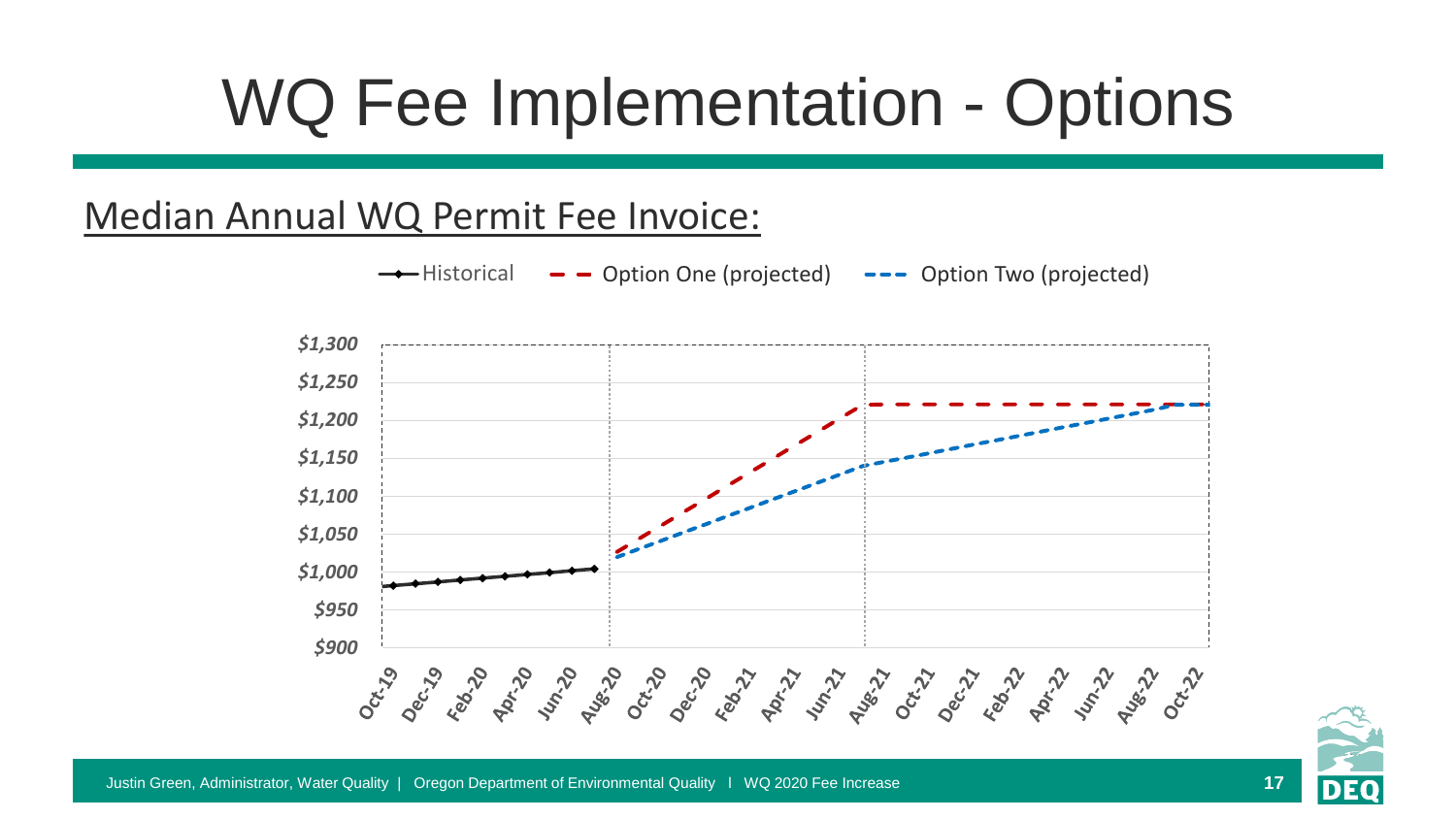# Water Quality Fee Rulemaking

### Overview of proposed changes:

#### **Clarification**

DEQ proposes the following clarification to the fee language OAR 340-045- 0075 fee table 70B, permit type B17, for permits that DEQ covers under this fee type.

*Current:* "Dairies, fish hatcheries and other confined feeding operations on individual permits . . . ."

*Proposed clarification:* Dairies, fish **Fish** hatcheries and other confined feeding operations on individual permits **except permits the Oregon Department of Agriculture administers.**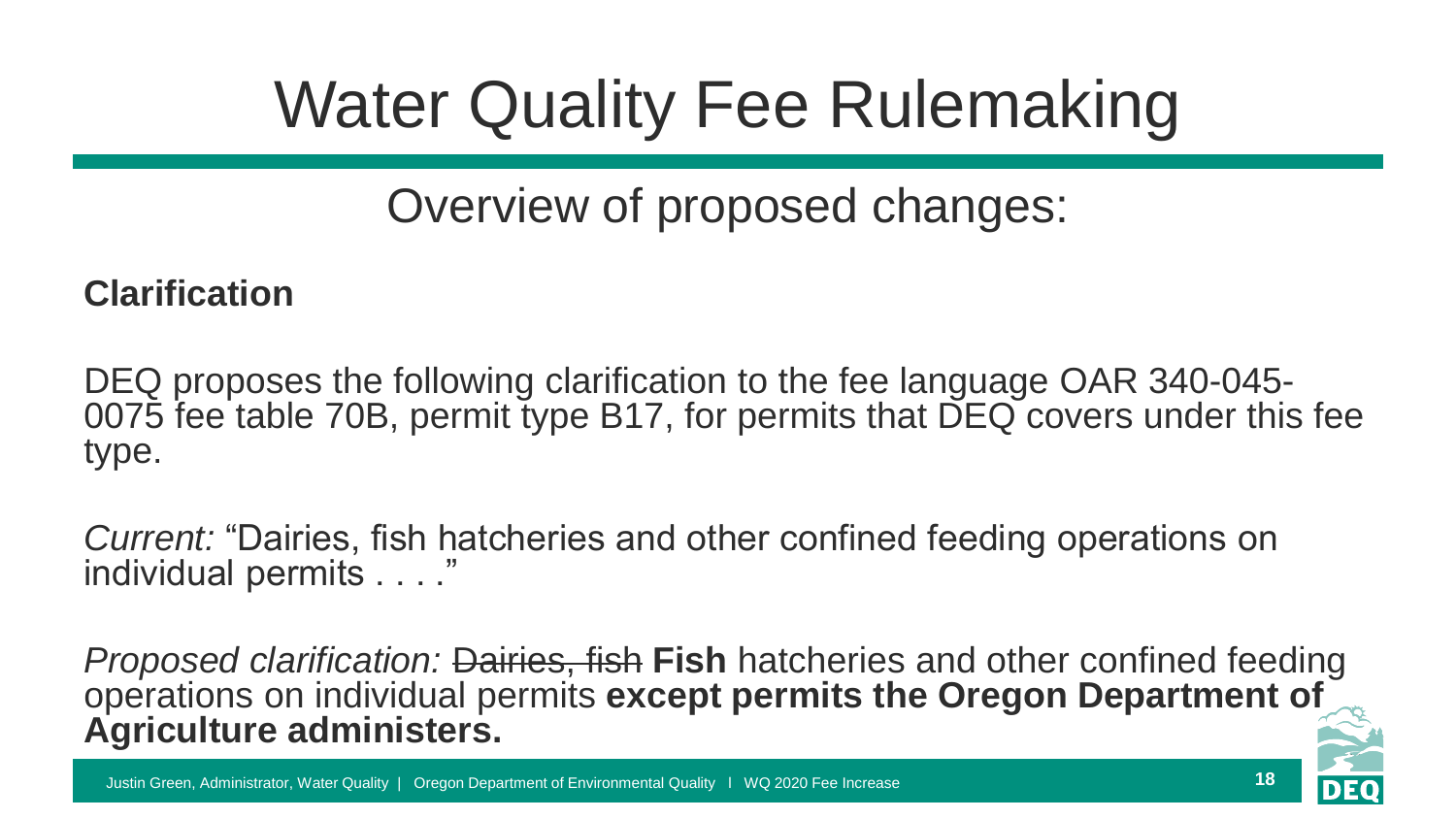# Water Quality Fee Rulemaking

### Overview of proposed changes:

#### **If Option 1 is adopted** (Appendix A)

Rule text unchanged

**If Option 2 is adopted** (Appendix B) include the following new language:

OAR 340-045-0075(2): Two sets of fee tables are provided. The first identifies fees effective August 1, 2020, through June 30, 2021. The second establishes the fee amounts effective starting July 1, 2021.